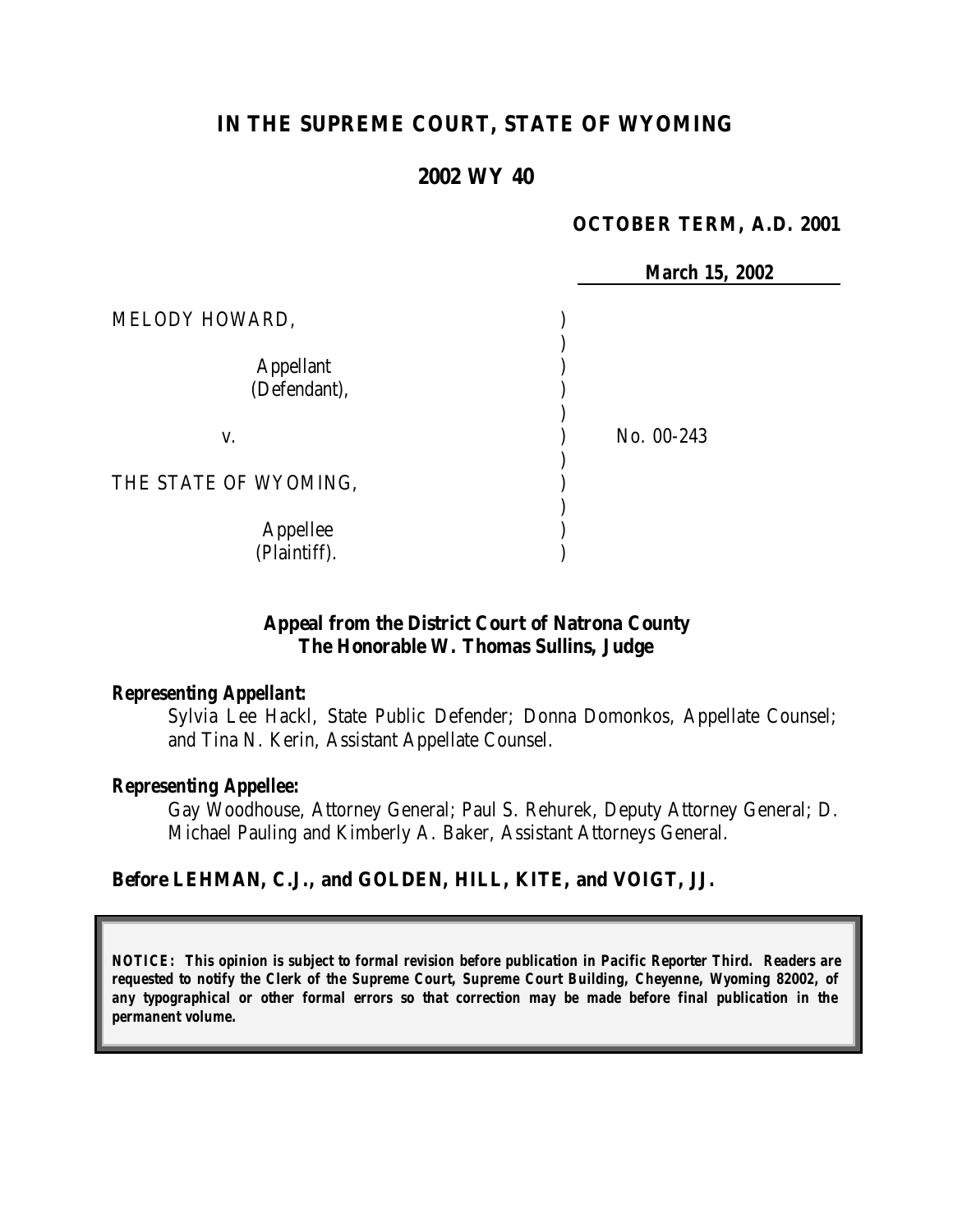#### **HILL, Justice.**

[¶1] Melody Howard (Appellant) appeals her convictions on one count of forgery and one count of credit card fraud. Appellant alleges error in the prosecution's failure to timely respond to a request for intent to use evidence under W.R.E. 404(b), in the prosecutor's remarks during closing argument, and in the sufficiency of the evidence to sustain her forgery conviction. We find no errors and affirm Appellant's convictions, but we modify the rule of *Vigil v. State,* 926 P.2d 351 (Wyo. 1996) in regard to the admission of evidence under W.R.E. 404(b).

- [¶2] Appellant presents three issues for review:
	- I. Did the trial court abuse its discretion in allowing the State to use 404(b) evidence where notice of such had been requested by the defense, but not disclosed by the State until the morning of trial?
	- II. Did the prosecutor commit prosecutorial misconduct when she used a prior conviction of appellant in closing argument to argue that appellant had a criminal propensity to commit such crimes?
	- III. Was there insufficient evidence to convict appellant of forgery?

The State concurs with Appellant's presentation of the issues:

- I. Whether the trial court abused its discretion in admitting evidence?
- II. Whether the prosecutor committed misconduct in closing argument?
- III. Whether there was sufficient evidence to convict appellant of forgery?

Appellant offered an additional issue in her reply to the State's brief:

Did the State fail to provide cogent argument or pertinent authority for its argument that no notice of the 404(b) evidence was required?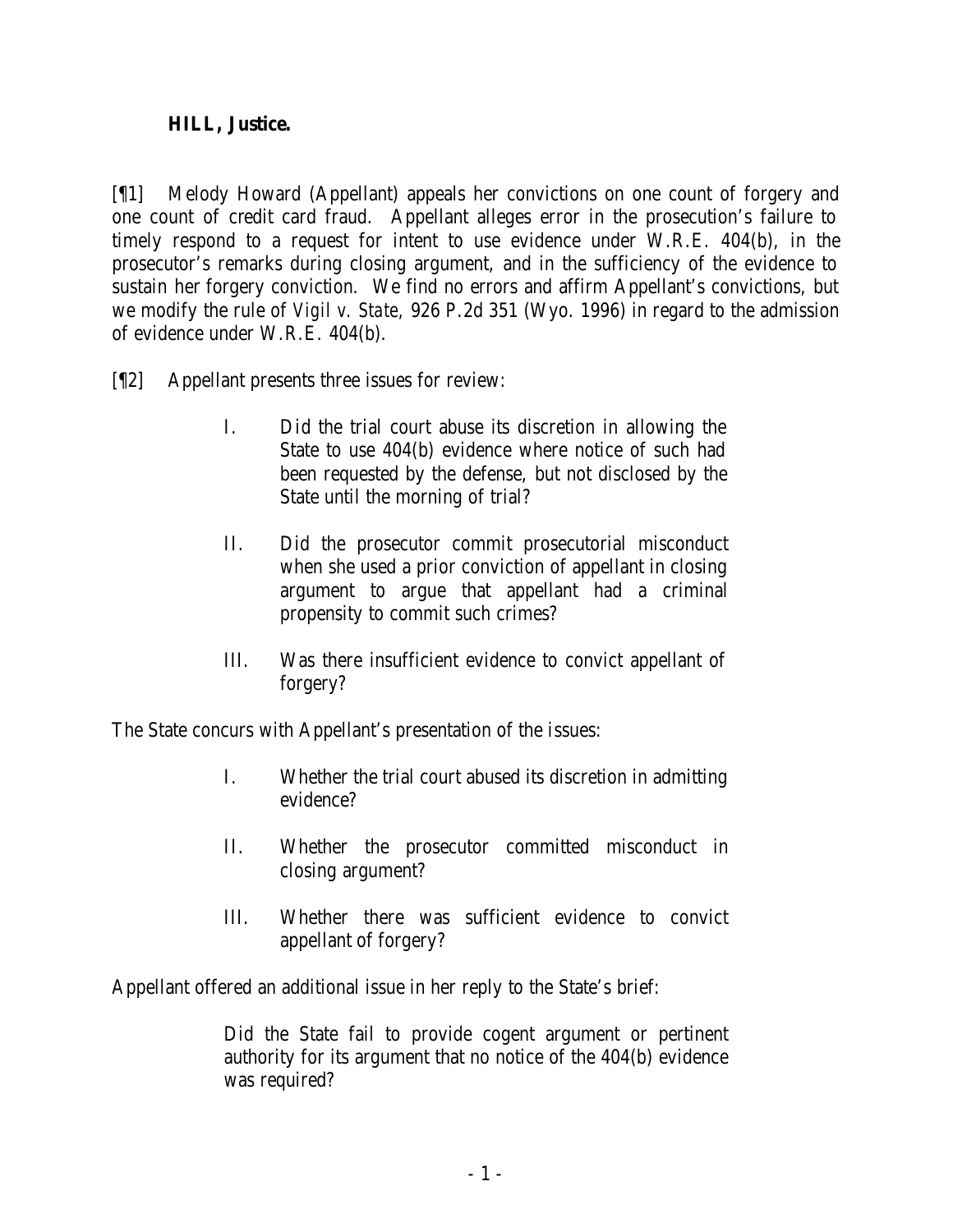#### **FACTS**

[¶3] In April of 1998, Carrie Huff gave her estranged husband's credit card numbers to her housemate, Warren Harlow (Harlow). The numbers were written on a piece of paper, and at no time did Harlow ever possess the actual card. Harlow used the card to purchase gasoline, cigarettes, and snacks from two convenience stores in Casper. The clerk who processed all of the transactions at both locations was Appellant, who would manually enter the card number into the machine. Harlow would sign the receipts in the name of the cardholder, Eric Huff. On several occasions, Appellant would enter an amount greater than the merchandise purchased and give the overcharge to Harlow as cash back.

[¶4] Inevitably, Eric Huff received a bill from his credit card company with the unauthorized charges on it. An investigation quickly led the police to Harlow and Appellant. Appellant was charged with two counts of forgery in violation of Wyo. Stat. Ann. §§ 6-3-602(a)(ii) and (b), two counts of conspiracy to commit forgery in violation of Wyo. Stat. Ann. §§ 6-1-303(a) and 6-3-602(a) and (b), and one count of unlawful use of a credit card in violation of Wyo. Stat. Ann. §§ 6-3-802(a)(i) and (b)(iii). Harlow, meanwhile, pleaded guilty to charges of forgery and credit card fraud and agreed to testify against Appellant.

[¶5] On February 12, 1999, Appellant filed a "Defendant's Demand for Speedy Trial and Demand for Notice of Intent to Introduce Evidence Under 404(b)." The demand, as it related to W.R.E. 404(b) evidence, provided:

#### THE DEFENDANT HEREBY FURTHER DEMANDS

the State provide Notice of intent to introduce any evidence under Rule 404(b) of the Wyoming Rules of Evidence (W.R.E.). Said Notice shall include the specific evidence the State wishes to introduce, and the legal authority or theory for the admissibility of same. Said Notice shall also be given to the Defense in a timely manner prior to the trial in this matter so the Defense may prepare objections and request a hearing to determine the admissibility of said evidence.

The trial was scheduled to commence on July 12, 1999. That morning, prior to jury selection, the trial judge held a hearing to resolve any pretrial issues. At this time, the prosecutor gave the first indication that the State planned to introduce evidence of Appellant's use of illegal drugs (methamphetamine). The State's theory was that Appellant and Harlow used the cash from the overcharges on the credit card to obtain drugs. The State planned to introduce evidence to that effect through two witnesses: Harlow and the police detective who interviewed Appellant. The defense objected to the evidence on two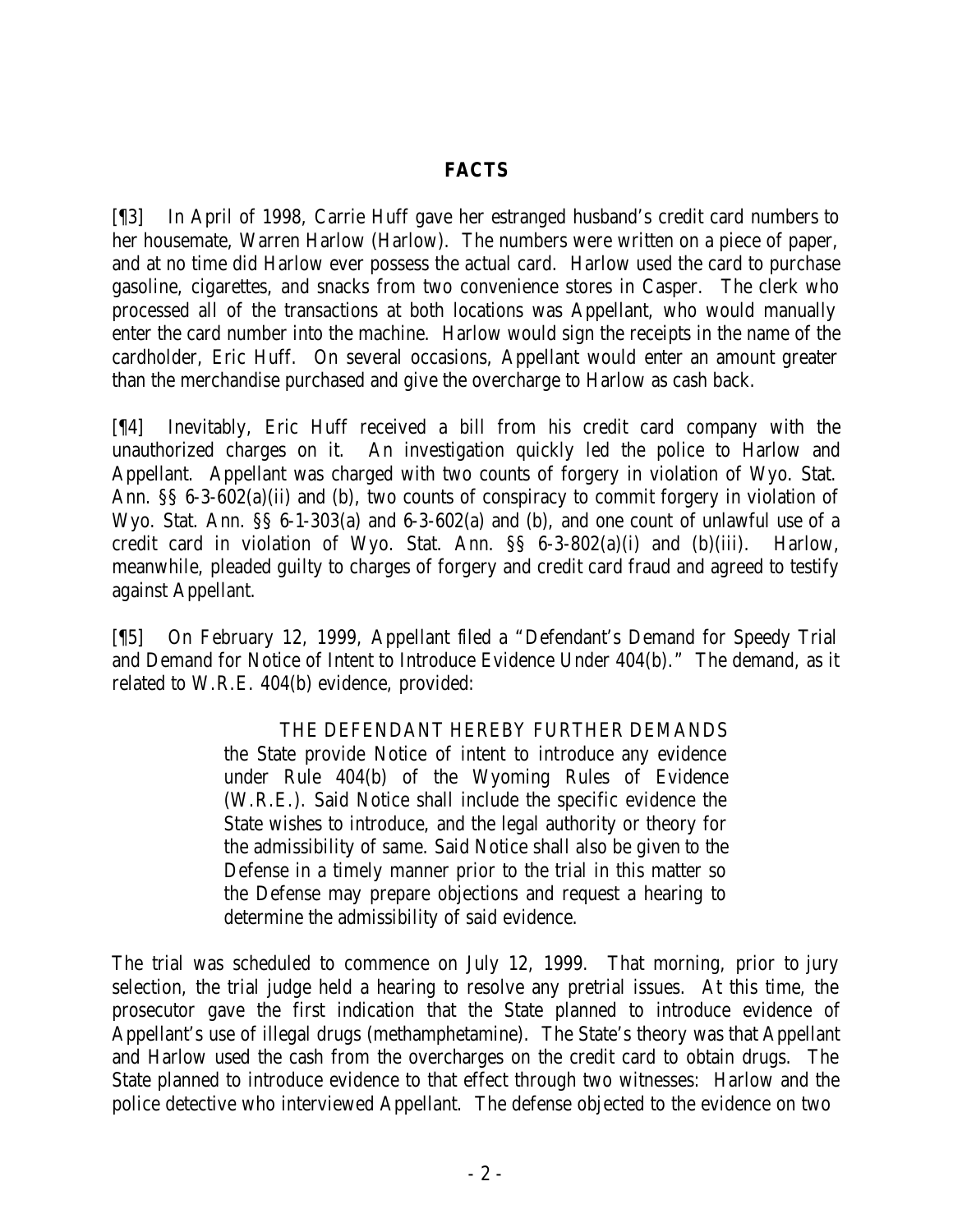grounds: (1) the lack of notice in light of their request; and (2) the evidence was unfairly prejudicial. The district court granted the defense's motion to bar the evidence but indicated it would reconsider the matter after jury selection.

[¶6] After jury selection, the district court revisited the defense's motion and decided to allow the evidence. At one point, the district court speculated that the proposed evidence might not fall under Rule 404(b):

> The initial observation I'll make is that much of the case law dealing with prior acts – and in this particular case, it appears to me that the offered evidence is not in the category of prior acts, but is, in fact, part in [*sic*] parcel of the offenses charged and at issue in this trial.

The trial judge later noted ". . . that it would appear that they [the alleged drug act evidence] are part of the conspiratorial acts that are alleged. So I think that they would be proper evidence in connection with the conspiracy charges alone." Nevertheless, the court proceeded to analyze the admissibility of the evidence under Rule 404(b) in light of the factors set out by this Court in *Vigil*. The court concluded that the evidence was admissible to show motive, plan, preparation, and/or absence of mistake. The trial judge offered the defense the opportunity for a limiting instruction. The defense did not avail itself of the offer.

[¶7] The State's plan to put the drug evidence before the jury did not go quite as it had planned. In her opening statement, the prosecutor stated she would present testimony from Harlow and a police detective that Appellant and Harlow had jointly used the cash from the credit card overcharges to purchase drugs. At trial, the State called Harlow to the stand to testify against Appellant. Harlow, however, refused to testify about the drugs. Since he had not been charged with any crimes related to drugs or been granted immunity for his testimony, Harlow was naturally reluctant to testify and invoked his Fifth Amendment right against self-incrimination. The trial judge upheld Harlow's invocation and refused to allow the State to make any inquires into that area. The police detective called by the State did testify that during an interview, Appellant stated that she and Harlow used the money from the credit card to obtain drugs.

[¶8] Appellant's defense was that she believed Harlow had permission to use the credit card. She testified that during his first purchase, Harlow made a telephone call and handed the receiver to her. The male individual on the line identified himself as Eric Huff and stated that Harlow had permission to use the card. Appellant denied receiving any benefits from Harlow's usage of the card, including cash or drugs.

[¶9] After the State presented its evidence, Appellant moved for acquittal on all counts. The district court granted the motion on the two conspiracy charges. Appellant renewed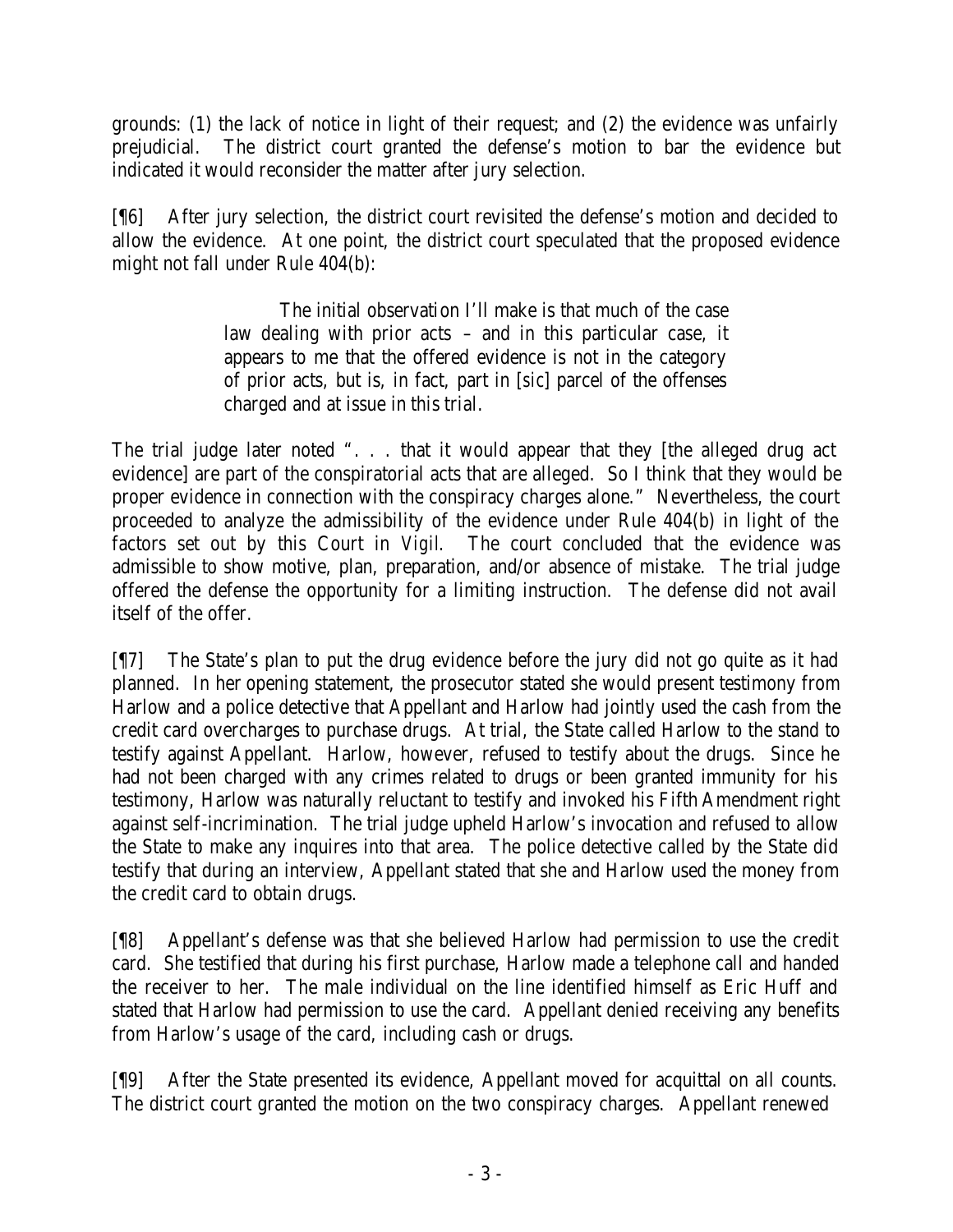her motion for acquittal on the other charges after the presentation of her defense. The trial judge granted the motion on one of the forgery counts but allowed one count of forgery and one count of credit card fraud to go to the jury. A guilty verdict was returned on both counts. Additional facts will be mentioned in the following discussion, as necessary.

# **DISCUSSION**

*Demand for Notice of Intent to Use Rule 404(b) Evidence*

[¶10] Appellant argues that the district court abused its discretion in admitting the Rule 404(b) evidence related to her and Harlow's purchase of drugs with the cash obtained from the credit card overcharges. She contends that the State violated our dictates in *Vigil* by waiting until the day of trial to notify her of its intent to use the evidence despite her request for notice filed some five months prior. Appellant argues that this delay in notification prejudiced her ability to put on a proper defense. The State counters that the *Vigil* decision did not require pretrial notice and mandated a hearing on the admissibility of proposed 404(b) evidence only upon a specific objection by the defense at trial or during a pretrial motions hearing. $<sup>1</sup>$ </sup>

[¶11] The district court admitted the evidence showing that Harlow and Appellant had used the cash back from the credit card to purchase drugs on two grounds: (1) It was substantive evidence of the conspiracy charge; and (2) It was prior bad acts evidence under Rule 404(b) admissible for the limited purpose of demonstrating motive, plan, preparation, and/or lack of mistake. Initially, we disagree with the district court's conclusion that the drug evidence was substantive evidence of the conspiracy charge.

[¶12] A person is guilty of conspiracy to commit a crime if: (1) he agrees with one or more persons that they (or one or more of them) will commit a crime; and (2) one or more of them does an overt act to effect the objective of the agreement. Wyo. Stat. Ann. § 6-1- 303(a) (LexisNexis 2001). The crime that was the subject of the conspiracy charge was forgery:

> A person is guilty of forgery if, with intent to defraud, he: (i) Alters any writing of another without authority;

<sup>1</sup> Appellant contends in her reply brief that the State failed to offer a cogent argument on this issue. We disagree. The State's brief argued that our decision in *Vigil* did not require pretrial notice. In any event, even if we disregarded the State's brief, that would not obviate Appellant's burden of demonstrating that an error occurred during her trial. *Ryan v. State*, 988 P.2d 46, 52 (Wyo. 1999) (The burden of establishing an abuse of discretion in an evidentiary ruling lies with the defendant on appeal.).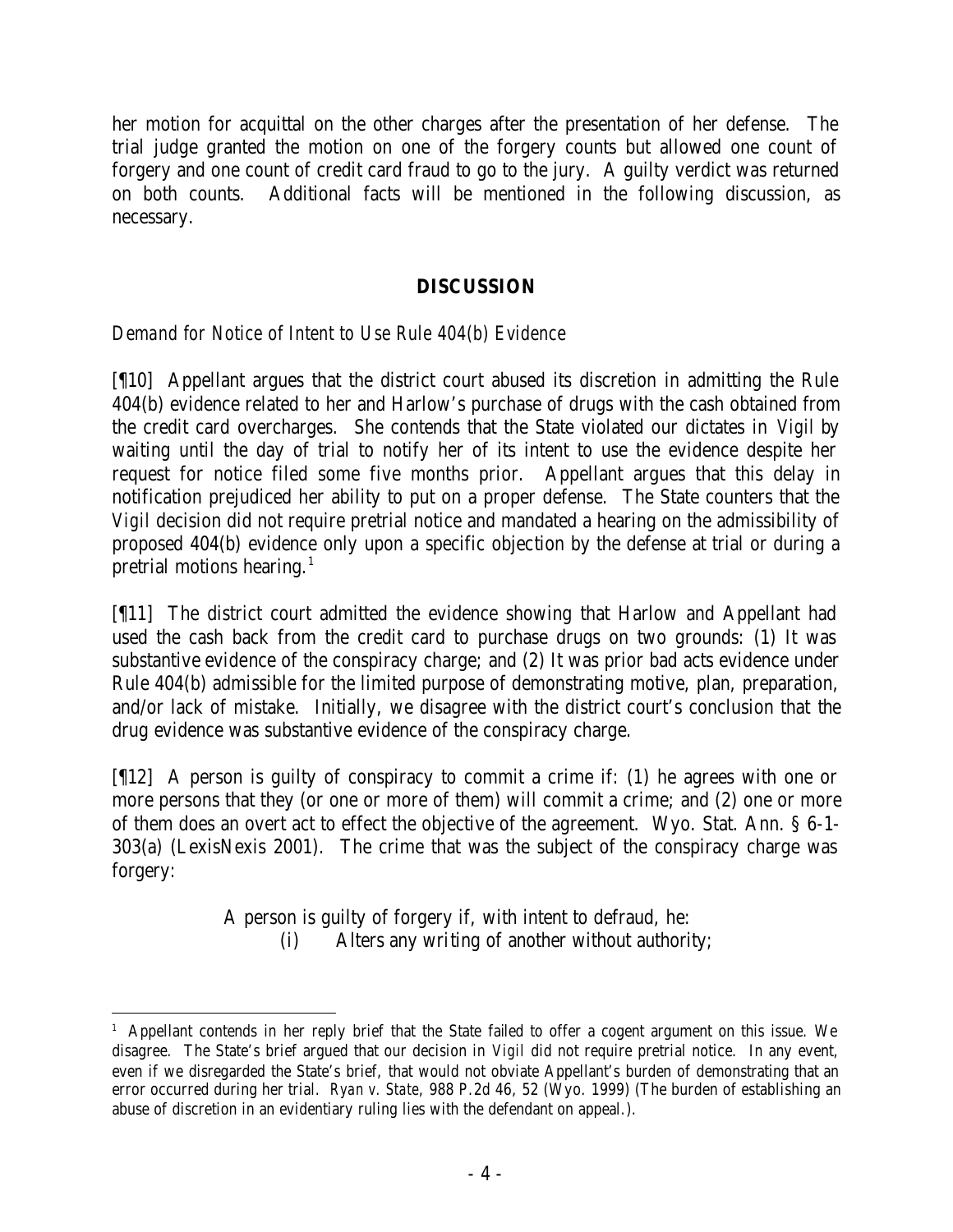- (ii) Makes, completes, executes, authenticates, issues or transfers any writing so that it purports to be the act of another who did not authorize that act, or to have been executed at a time or place or in a numbered sequence other than was in fact the case, or to be a copy of an original when no such original existed; or
- (iii) Utters any writing which he knows to be forged in a manner specified in paragraphs (i) or (ii) of this subsection.

Wyo. Stat. Ann. § 6-3-602(a)(i)-(iii) (LexisNexis 2001). Here, the drug evidence is not necessary to prove any of the elements of the conspiracy charge. The conspiracy charged was that Appellant assisted Harlow in making charges to Eric Huff's credit card without Huff's permission in order for Harlow to obtain goods and cash. Appellant and Harlow could have used the cash overcharges they received to purchase virtually anything and still have been guilty of the conspiracy charge. It is irrelevant to the elements of the crime that they happened to use the proceeds to purchase drugs. This, of course, is the distinction between "intrinsic" and "extrinsic" evidence: "Other act evidence is 'intrinsic' when the evidence of the other act and the evidence of the crime charged are 'inextricably intertwined' or both acts are part of a 'single criminal episode' or the other acts were 'necessary preliminaries' to the crime charged." *United States v. Williams*, 900 F.2d 823, 825 ( $5<sup>th</sup>$  Cir. 1990). The drug evidence was not "inextricably intertwined" with or part of a "single criminal episode" or a "necessary preliminary" to the crime of conspiracy to commit forgery.

[¶13] The drug evidence is more properly characterized as course of conduct evidence, which is admissible to give a "jury a complete story when it is relevant and necessary to tell the complete story for the jury's understanding." *Solis v. State*, 981 P.2d 28, 31 (Wyo. 1999). The evidence could also demonstrate at least a partial motive for the crime – to obtain money to feed a drug habit. These are reasons supporting the admissibility of the evidence under Rule 404(b).

[¶14] Appellant does not challenge the admissibility of the drug evidence *per se*. Her issue is that the State waited until the day of the trial to notify her of its intent to use the evidence despite her request for notice filed some five months earlier. The question then is what effect, if any, the request for notice of intent should have?

[¶15] The admissibility of 404(b) evidence has long been one of the more difficult areas of criminal law. In *Bishop v. State*, 687 P.2d 242, 246 (Wyo. 1984), *cert. denied*, 469 U.S. 1219, 105 S.Ct. 1203, 84 L.Ed.2d 345 (1985) we adopted a five-part test to determine the admissibility of 404(b) evidence: (1) the extent to which the prosecution plainly, clearly, and convincingly can prove the other similar crimes; (2) the remoteness in time of those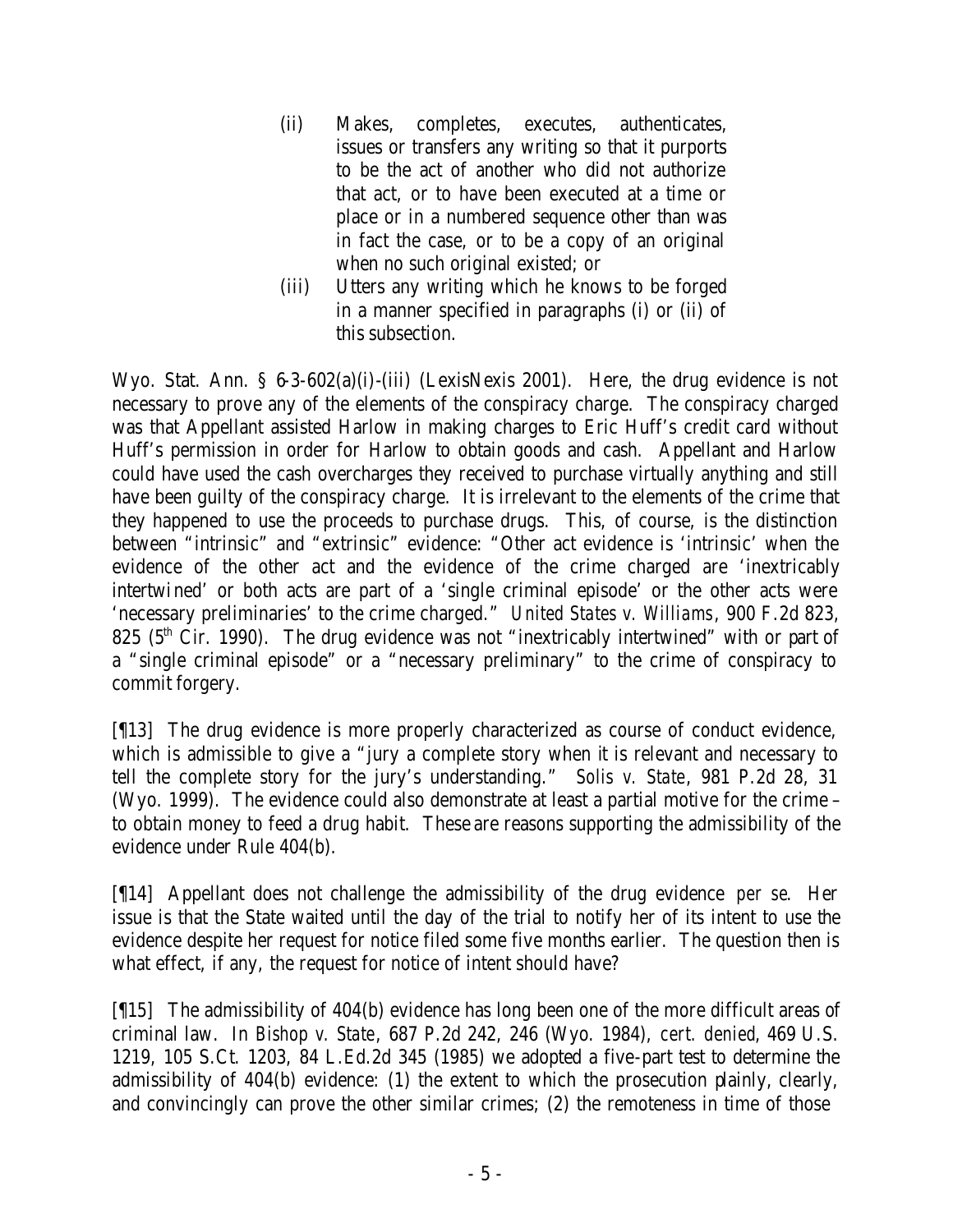crimes from the charged offense; (3) the extent to which the evidence of other crimes is introduced for a purpose sanctioned by W.R.E. 404(b); (4) the extent to which the element of the charged offense, that the evidence is introduced to prove, is actually at issue; and, (5) the extent to which the prosecution has a substantial need for the probative value of the evidence of the other crimes. Each of the five factors need not be satisfied to justify the admission of the evidence but, in most circumstances, we noted each would be. If the district court had determined that the evidence was admissible under the factors, then it had to determine whether the probative value of the evidence outweighed the danger of unfair prejudice or confusion of the issues.

[¶16] The procedure we established in *Bishop* was not mandatory. We strongly suggested to the lower courts that they follow the procedure and include the reasoning for their ruling on the record. Many courts did not do so or did so haphazardly, however, and this Court often ended up performing the analysis. To rectify the situation, we imposed a mandatory procedure in *Dean v. State*, 865 P.2d 601, 609-610 (Wyo. 1993). We held that the State bore the initial burden of demonstrating the admissibility of the prior bad act evidence in the context of the five-part *Bishop* test. We required the State to articulate the specific purpose for which the evidence was being offered and how that evidence was relevant to the purpose. The defense was then required to respond with its arguments including those addressing relevancy and W.R.E. 403. The district court was required to articulate its findings of relevancy and weighing of the probative value against the countervailing factors on the record. The district court was also required to identify the specific purpose for which the evidence was being admitted. We held that the defense was entitled, upon request, to a jury instruction.

[¶17] Our decision in *Dean* proved unworkable, and we revisited the standards set forth in that opinion just three years later in *Vigil*. That opinion specifically stated that its avowed purpose was to conform the process used in Wyoming to that applied by the Federal Rules of Evidence. Our holding set forth a new procedure for the trial courts to follow when considering Rule 404(b) evidence:

> We hold we should follow the lead of the federal courts, and require an appropriate objection to be lodged, at trial or before, to evidence inadmissible under Wyo. R. Evid. 404(b). We adopt as the criteria for the admissibility of evidence claimed, by a pertinent and timely objection, to violate Wyo. R. Evid. 404(b) the same test as that articulated in the federal courts. Our trial courts and counsel in criminal cases will have a much broader base of pertinent authority from which they can evaluate the presence of a proper purpose, relevancy, and the possibility of unfair prejudice outweighing the probative value.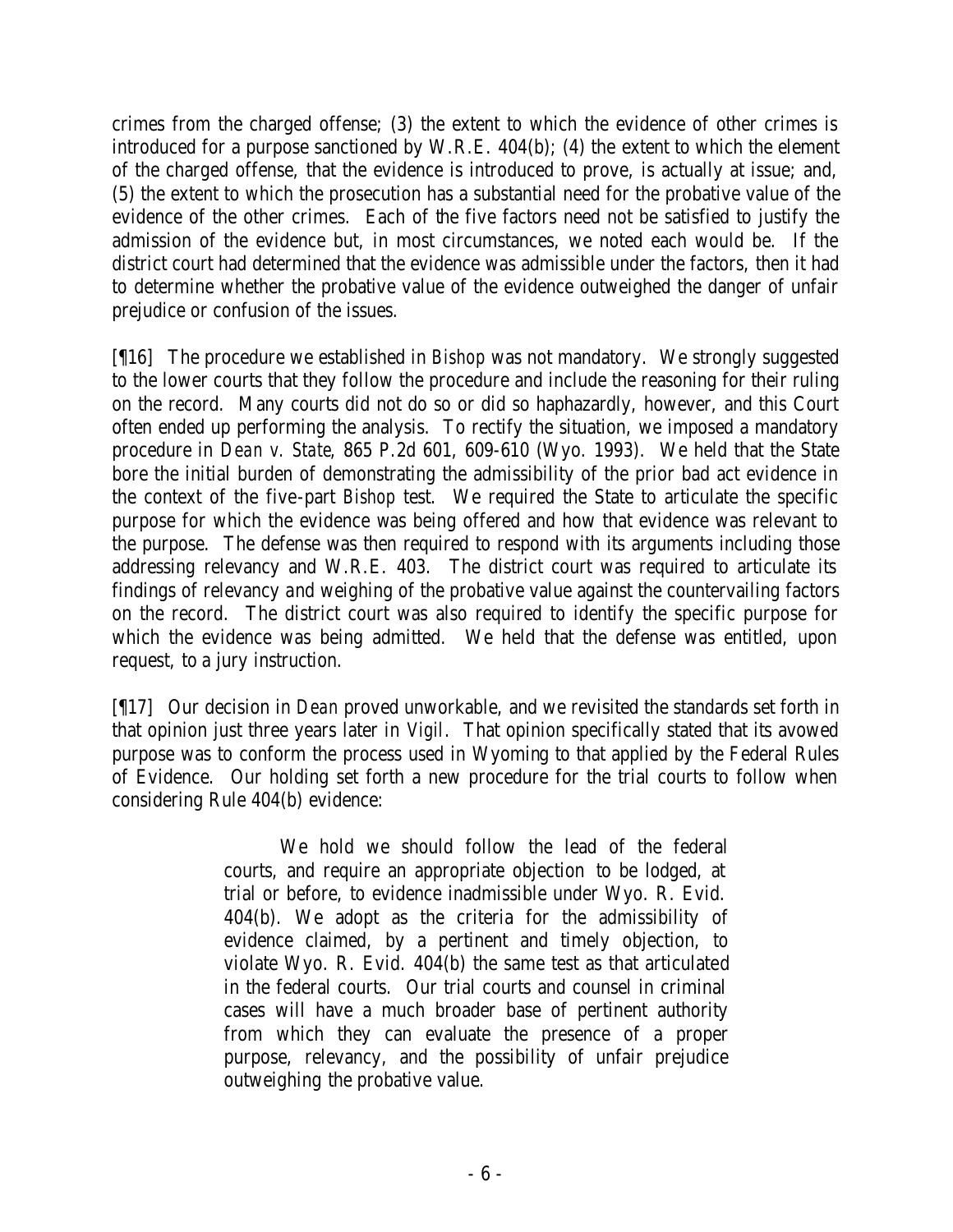Only when there is a timely objection invoking the rule will there be a requirement that the State justify the evidence as proper under one of the exceptions to character evidence articulated in Wyo. R. Evid. 404(b), or the general expansion of that rule (*see Gezzi v. State*, 780 P.2d 972 (Wyo. 1989); *Brown v. State*, 736 P.2d 1110 (Wyo. 1987); and *Hatheway v. State*, 623 P.2d 741 (Wyo. 1981)), and demonstrate that the evidence is relevant for the proposed purpose. The trial court then will be required to evaluate the admissibility of such evidence under Wyo. R. Evid. 404(b), and to weigh the probative value of the evidence against the potential for unfair prejudice. That evaluation shall follow the criteria outlined by the Supreme Court of the United States in *Huddleston v. United States*, 485 U.S. 681, 108 S.Ct. 1496, 99 L.Ed.2d 771 (1988). If requested, an appropriate limiting instruction will be given to the jury. In the absence of an appropriate objection, the accused may raise on appeal a claim of plain error in the admission of evidence of prior bad acts, but it will be incumbent upon the accused to offer case authority specifically foreclosing admission of the evidence under the circumstances of the case. The State then will be free to justify admission of the evidence on any theory of relevancy permitted by Wyo. R. Evid. 404(b). If the objection is lodged and the evaluation under *Huddleston* is made, the State will be limited to the theory of admissibility advanced to and approved by the trial court.

. . . .

*Vigil*, 926 P.2d at 354-55. The criteria set forth in *Huddleston* for the admission of Rule 404(b) evidence are: (1) The evidence is offered for a proper purpose; (2) The evidence is relevant; (3) The probative value of the evidence is not substantially outweighed by its potential for unfair prejudice; and, (4) Upon request, the trial court instructs the jury that the similar acts evidence is to be considered only for the proper purpose for which it was admitted. 485 U.S. at 691. Whereas, the procedure we set out in *Dean* had placed the burden on the State to move for and justify admission of 404(b) evidence, *Vigil* accepted the admissibility of the evidence absent an objection by the defense or plain error.

[¶18] Appellant argues that *Vigil* mandates a response to a request for notice of intent to use 404(b) evidence. However, nowhere in our opinion is such a requirement expressed. As noted by the language above, *Vigil* only requires a hearing when a defendant objects to the admissibility of the evidence. Technically, a demand for notice of intent to use evidence is not an objection to admission of that evidence. There is nothing in our Rule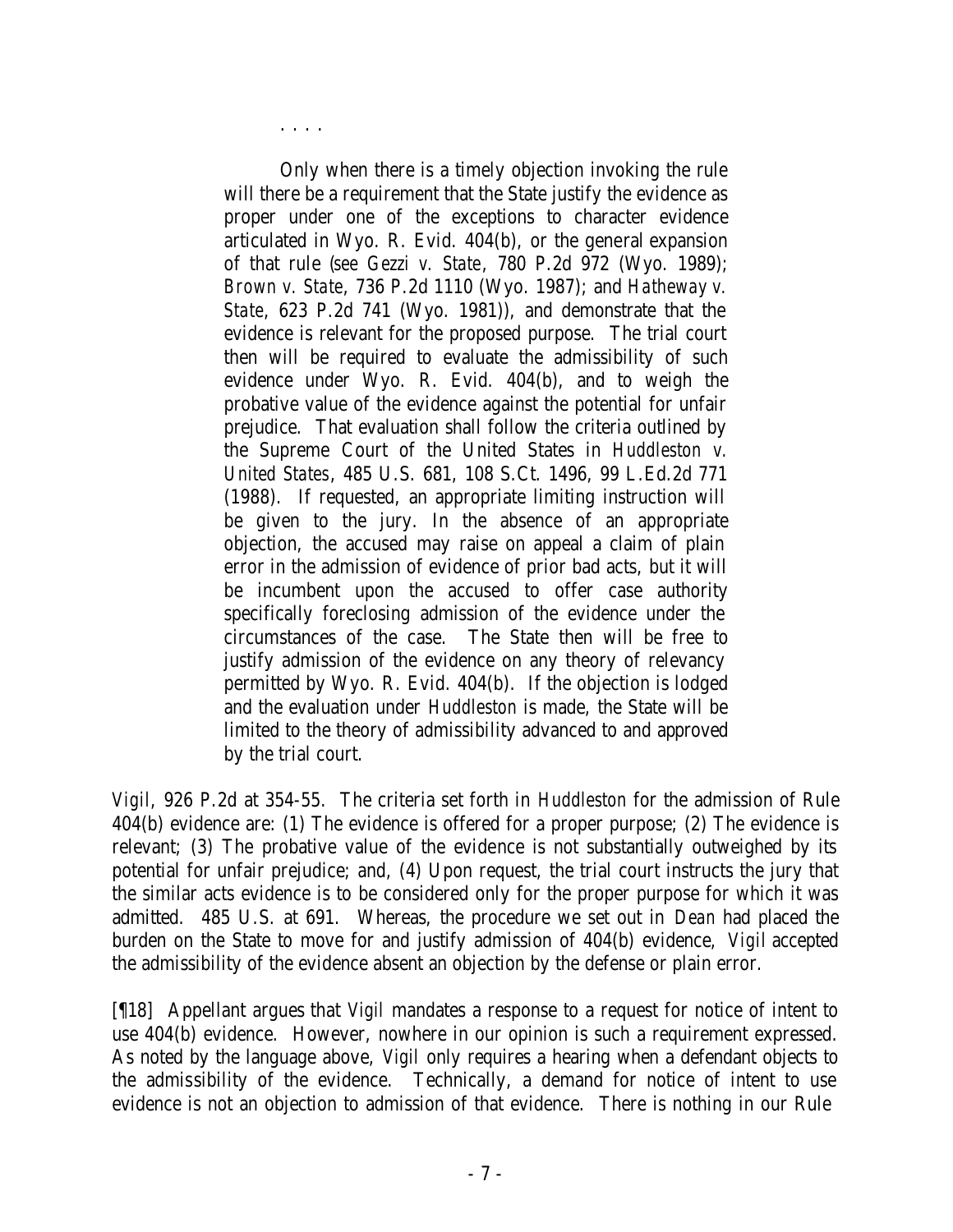404(b) or our precedent that requires the State to respond to a demand for notice of intent. Of course, there remains the question of whether we should impose such a requirement on the State.

[¶19] In *Vigil*, we endeavored to conform our procedures to those utilized in the federal courts. The Tenth Circuit considered this very issue in *United States v. Kendall*, 766 F.2d 1426 (10th Cir. 1985), *cert. denied,* 474 U.S. 1081, 106 S.Ct. 848, 88 L.Ed.2d 889 (1986), and it is worth quoting from the court's discussion at some length:

> Kendall also claims that the Government's refusal to disclose its Rule 404(b) evidence before trial violated his Fifth Amendment right to due process and his Sixth Amendment right of confrontation and cross-examination. He argues that (1) given the risk of unfairness inherent in Rule 404(b) evidence, due process requires that a defendant be given pretrial notice of such evidence the Government intends to use, and (2) without such notice, a defendant cannot adequately prepare his case and is effectively prevented from meaningful confrontation and cross-examination at trial.

> "There is no general constitutional right to discovery in a criminal case." … The Government is generally not required to disclose its witnesses or their testimony before trial. … The one significant exception to this rule is exculpatory evidence; the government's failure to disclose such evidence before trial is a violation of due process. … The Supreme Court has made it clear, however, that *Brady* does not extend beyond such exculpatory evidence. … Because the evidence of which Kendall complains was not exculpatory or discoverable under the Federal Rules of Criminal Procedure, the Government's failure to disclose its 404(b) evidence does not violate due process. Kendall cites no authority, nor have we been able to discover any, for the proposition that pretrial disclosure of Rule 404(b) evidence is required by the Sixth Amendment. Given the clear language of [*Weatherford v. Bursey*, 429 U.S. 545, 559, 97 S.Ct. 837, 846 (1977)], we conclude that there is no general Sixth Amendment right to such pretrial disclosure.

Kendall also argues that even if pretrial discovery of Rule 404(b) evidence is not constitutionally required, the lack of such disclosure in his case so impaired his ability to confront and cross-examine witnesses, and resulted in such unfairness and prejudice, that reversal is required. We are not persuaded.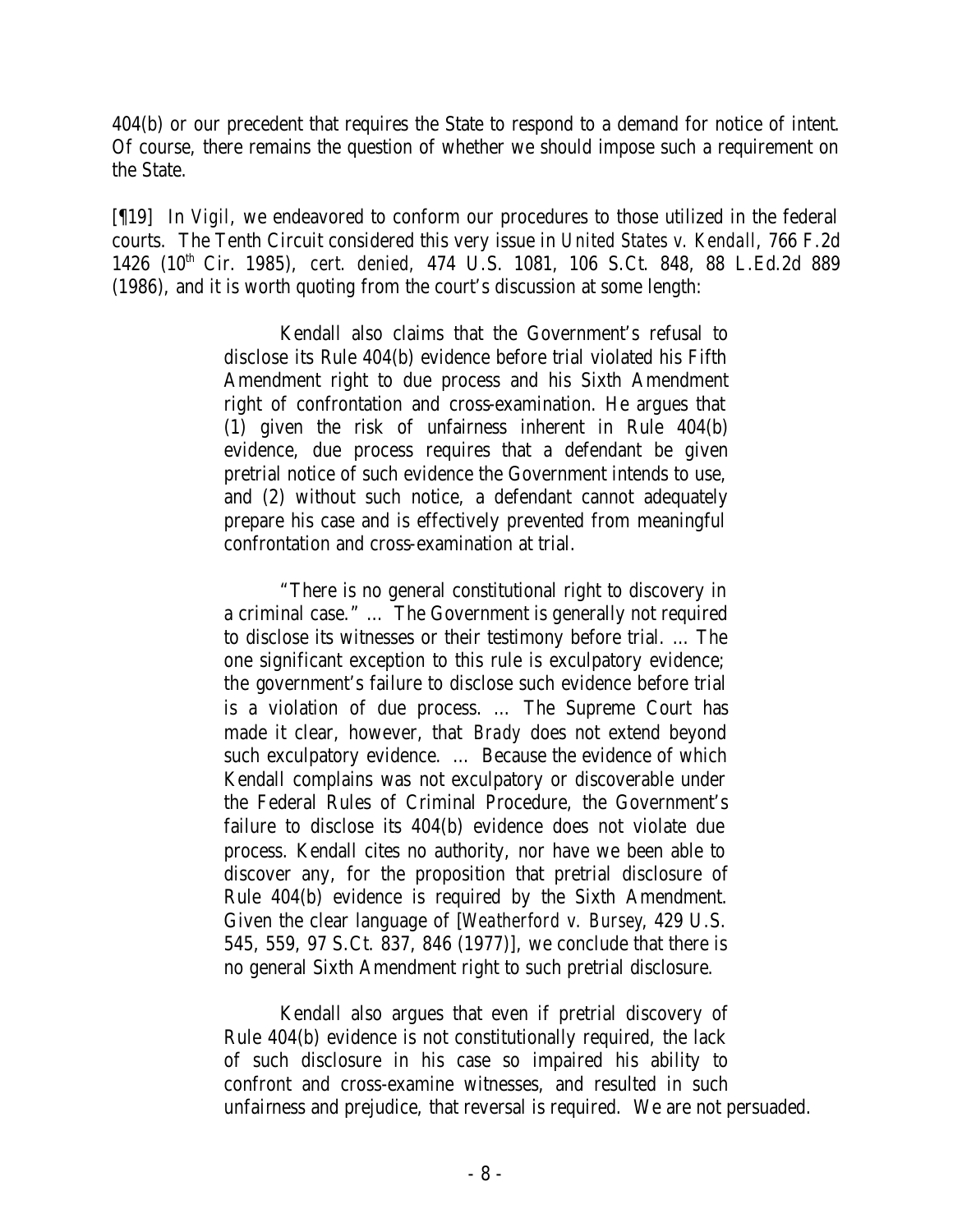To begin with, Kendall has made no showing whatsoever of how his right to a fair trial or ability to confront and cross-examine witnesses was adversely affected by the lack of pretrial disclosure. His vague and broad claim of unfairness and prejudice is not supported by any showing of how pretrial disclosure of Rule 404(b) evidence could have influenced the conduct of the trial. Furthermore, the current limitations on the use of Rule 404(b) evidence afford a defendant sufficient protection against unfair and unduly prejudicial effect. … These requirements were fully met by the Government in this case, and all such evidence was properly admitted. Finally, the pretrial order, prohibiting the Government's use of 404(b) evidence without prior court approval, provided Kendall with substantial additional protection against the risks inherent in the use of 404(b) evidence.

This case does not fall within that line of decisions where a defendant is found to have been unduly prejudiced by the use of surprise evidence. … As these decisions recognize, a defendant confronted with such surprise evidence at trial must be afforded a fair opportunity to meet it and to adjust his trial strategy if necessary. If a defendant is not given this opportunity, such as a grant of a continuance, then the resulting unfairness may require reversal. In Kendall's case, however, no objection was made, on the basis of surprise, to the introduction of any of the Government's Rule 404(b) evidence. At no time did defense counsel request a continuance, nor does the record show that defense counsel was unable to respond to the evidence or the reasons offered for its admission. The Government's refusal to provide its 404(b) evidence before trial was not reversible error.

*Kendall*, 766 F.2d at 1440-41 (citations and footnote omitted); *see also United States v. Roe*, 670 F.2d 956, 965-967 (11<sup>th</sup> Cir. 1982), *cert. denied,* 459 U.S. 856, 103 S.Ct. 126, 74 L.Ed.2d 109 (1982), (court did not abuse its discretion in admitting 404(b) evidence disclosed for the first time at trial despite magistrate's order mandating pretrial disclosure); and *United States v. Fitterer*, 710 F.2d 1328, 1332-33 (8th Cir. 1983), *cert. denied,* 484 U.S. 852, 104 S.Ct. 165, 78 L.Ed.2d 150 (1983).

[¶20] At the time the Tenth Circuit decided *Kendall*, federal Rule 404(b) was identical to Wyoming's. In 1991, the federal rule was amended to add the following provision: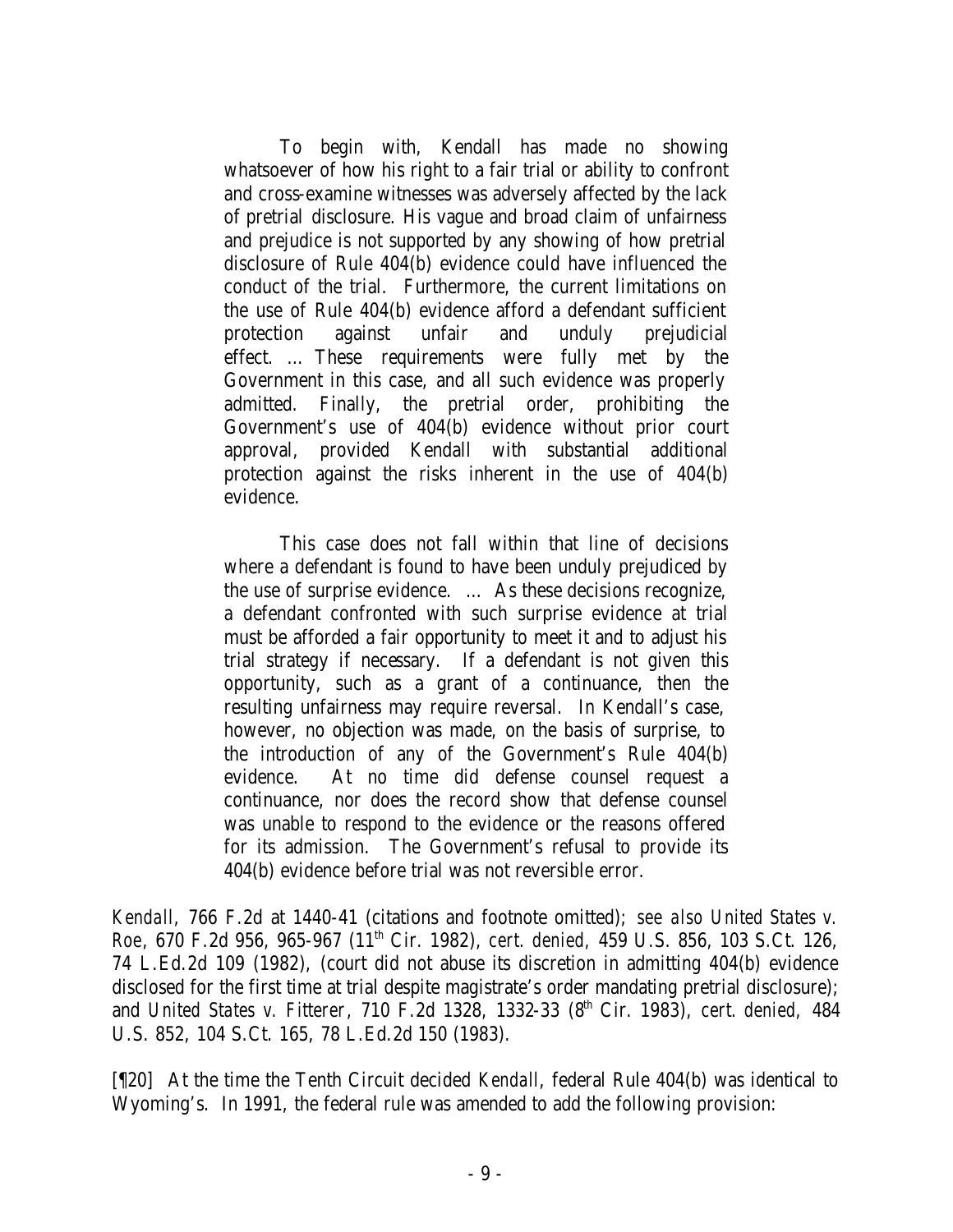**(b) Other crimes, wrongs, or acts.** Evidence of other crimes, wrongs, or acts is not admissible to prove the character of a person in order to show action in conformity therewith. It may, however, be admissible for other purposes, such as proof of motive, opportunity, intent, preparation, plan, knowledge, identity, or absence of mistake or accident, **provided that upon request by the accused, the prosecution in a criminal case shall provide reasonable notice in advance of trial, or during trial if the court excuses pretrial notice on good cause shown, of the general nature of any such evidence it intends to introduce at trial.**

Fed.R.Evid. 404(b) (emphasis added). Under the current federal rule, a defendant's request for notice would have triggered a duty on the part of the State to provide him with reasonable notice in advance of the trial of the general nature of any 404(b) evidence it intended to use at trial. The State would have had to show good cause in justification of any failure to disclose the evidence. The committee notes for the 1991 amendment to federal Rule 404(b) indicate that the intent was "to reduce surprise and promote early resolution on the issue of admissibility."

[¶21] Of course, our state has yet to add a notice provision to its version of Rule 404(b). Consequently, the State was not under any duty to respond to Appellant's demand for notice. Once the State indicated its intent to offer evidence of Appellant's and Harlow's drug purchases and Appellant objected, the district court held a hearing pursuant to the dictates of *Vigil*. The district court reviewed the admissibility of the proposed evidence and weighed the probative value of the evidence against its potential for unfair prejudice. The district court then offered Appellant the option of an appropriate limiting instruction. Appellant makes no argument suggesting that her ability to confront and cross-examine witnesses and otherwise put on her case was prejudiced or adversely affected by the admission of this evidence. The district court did not, therefore, abuse its discretion in hearing the Appellant's objection at trial before admitting the State's uncharged misconduct evidence.<sup>2</sup> Nevertheless, we must remember that our holding in *Vigil* that the defendant must make an appropriate objection to such evidence before the State has any duty to justify its use was an attempt to fairly allocate the responsibility for testing its admissibility:

> Appellant suggests that the State must satisfy its burden and the court make a determination of admissibility even though appell[ant] makes no objection to receipt of the . . . evidence.

<sup>2</sup> Commentators now tend to use the phrase "uncharged misconduct" rather than "prior bad acts," in part because the act in question may not have occurred prior to the charged act. *See* 1 Edward J. Imwinkelreid, *Uncharged Misconduct Evidence* § 2:12 (1999).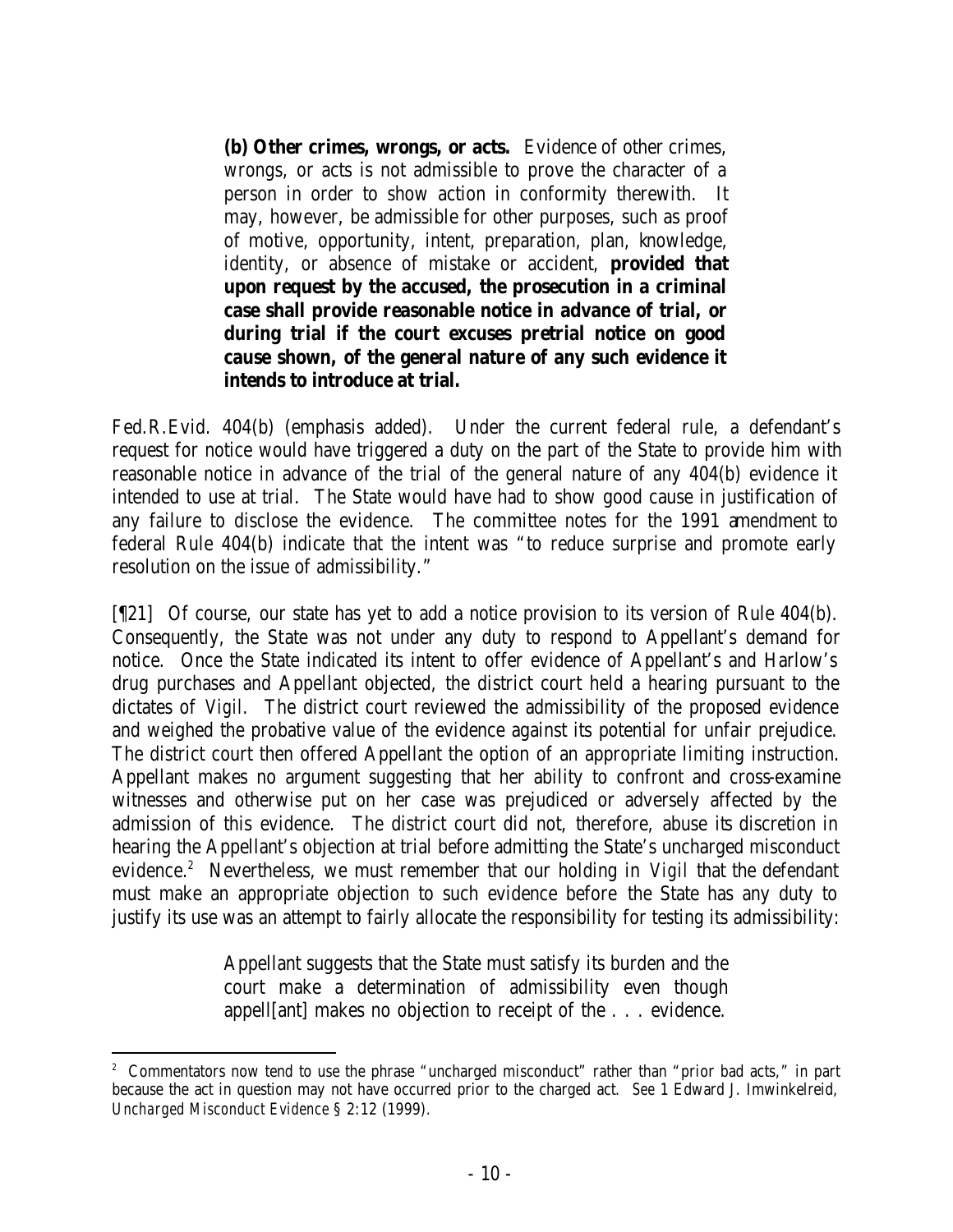Appellant is not correct in this contention. **To hold as suggested would impose an impossible burden upon a trial court to, on its own motion, require proof that opposing counsel has not demanded. Besides, opposing counsel may choose not to object to receipt of the offered evidence for many reasons. Trial strategy may dictate no objection; the opposing party may believe the offered evidence will be favorable; the opposing party may believe that impeachment may be more damaging and choose not to exclude the evidence.**

*Vigil*, 926 P.2d at 354-55 (quoting *Schmunk v. State*, 714 P.2d 724, 739 (Wyo. 1986)) (emphasis in original).

[¶22] From this proposition then followed the specific holding that has led to the problem so well exemplified by the instant case:

> Only when there is a timely objection invoking the rule will there be a requirement that the State justify the evidence as proper under one of the exceptions to character evidence articulated in Wyo.R.Evid. 404(b), or the general expansion of that rule . . ., and demonstrate that the evidence is relevant for the proposed purpose. The trial court then will be required to evaluate the admissibility of such evidence under Wyo.R.Evid. 404(b), and to weigh the probative value of the evidence against the potential for unfair prejudice. That evaluation shall follow the criteria outlined by the Supreme Court of the United States in *Huddleston v. United States*, 485 U.S. 681, 108 S.Ct. 1496, 99 L.Ed.2d 771 (1988).

*Vigil*, 926 P.2d at 355. The problem, of course, is that if the State is allowed to withhold and secrete its W.R.E. 404(b) evidence, the defendant's opportunity to file a timely objection is largely illusory.

[¶23] It is time to correct that procedural deficiency. The *Vigil* process is a judicially mandated process, so it is not inappropriate for us here to modify it. We now hold that where a defendant files a pretrial demand for notice of intent to introduce evidence under W.R.E. 404(b), the same shall be treated as the making of a timely objection to the introduction of such evidence. The State must then respond with sufficient information to meet the balance of the *Huddleston* test adopted in *Vigil*. Not only will such a rule enhance the defendant's prospects of receiving due process and a fair trial, it will also enhance the district court's ability to reflect and rule upon a significant evidentiary issue. Rulings on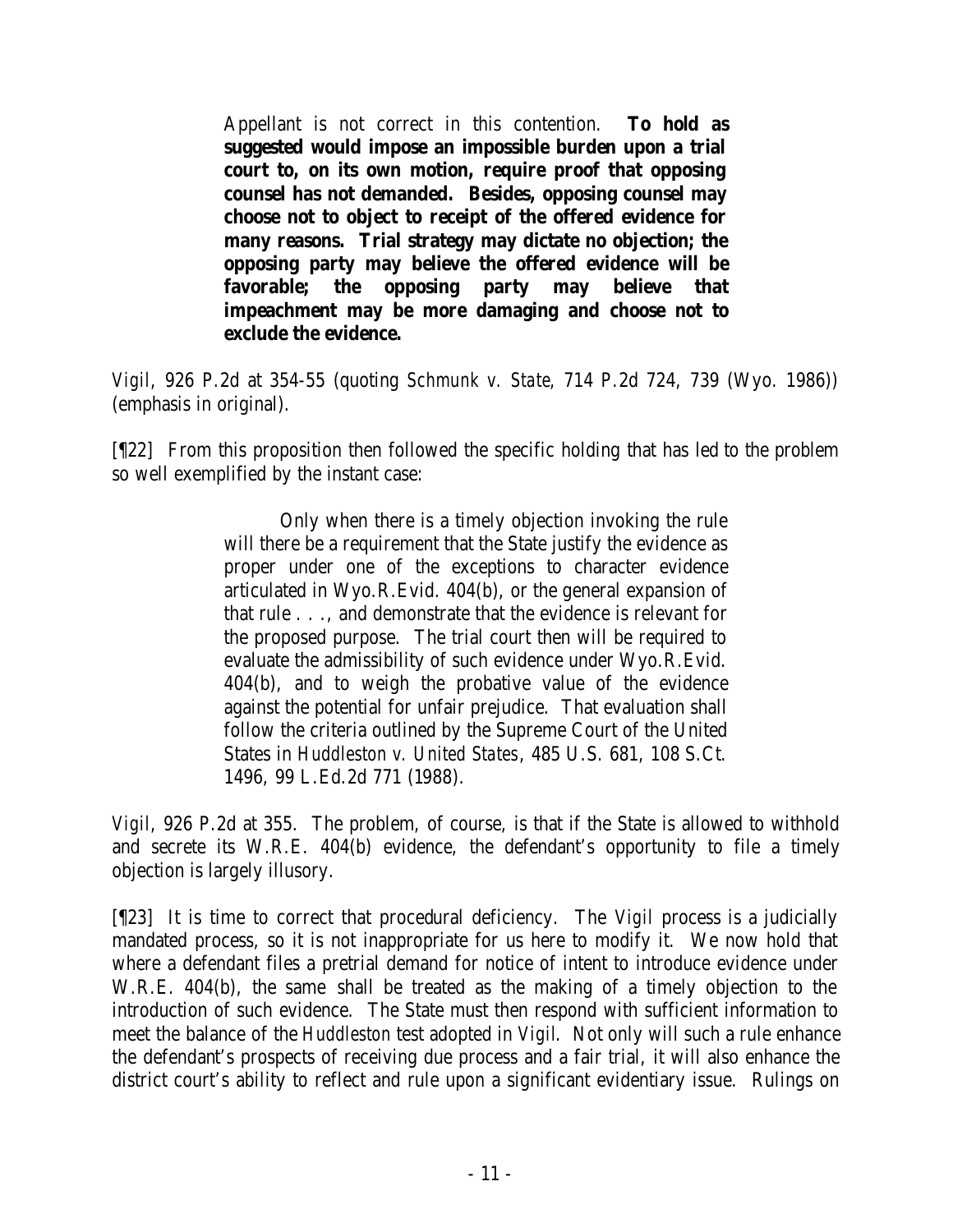uncharged misconduct evidence are too important to be made in the heat and pressure of a trial, with the jury twiddling its thumbs in the next room.

## *Closing Argument*

[¶24] Appellant contends that the prosecutor committed misconduct during her closing argument when she used a prior conviction of Appellant to insinuate that Appellant had a propensity to commit certain types of crimes. Appellant did not object to the challenged remarks; therefore, our review is confined to a search for plain error, and we will reverse only if we find that there was "a substantial risk of a miscarriage of justice." *Dice v. State*, 825 P.2d 379, 384 (Wyo. 1992).

> In presenting closing argument, the prosecutor is entitled to reflect upon the evidence and to draw reasonable inferences from that evidence to assist the jury in its function. "The purpose of closing argument is to allow counsel to offer ways of viewing the significance of the evidence." However, we have often stated that a prosecuting attorney may not inject his opinion as to the weight of the evidence when arguing to the jury.

*Lane v. State*, 12 P.3d 1057, 1064 (Wyo. 2000) (citations omitted) (quoting *Leiker v. State*, 994 P.2d 917, 919 (Wyo. 1999) and *Virgilio v. State*, 834 P.2d 1125, 1127 (Wyo. 1992)). "A plain error analysis requires the appellant to demonstrate the 'violation of a clear and unequivocal rule of law, clearly reflected in the record,' resulting in the abridgment of a substantial right of the party to his material prejudice." *Marquez v. State*, 12 P.3d 711, 717 (Wyo. 2000) (quoting *Arevalo v. State*, 939 P.2d 228, 232 (Wyo. 1997)).

[¶25] The prosecutor stated the following during her closing argument:

Now, the only defense that the defendant has raised throughout the trial is that she did not know that Eric Huff did not give permission for Warren Harlow to sign his card.

Now, the law recognizes that that can be a defense. But the law also states – and you'll also see it in your jury instructions – that that belief must be honest, and it has to be reasonable.

Now, ladies and gentlemen, the State submits to you that the defendant's belief in this case and what she wants you to believe she believed is not honest, and it's totally unreasonable.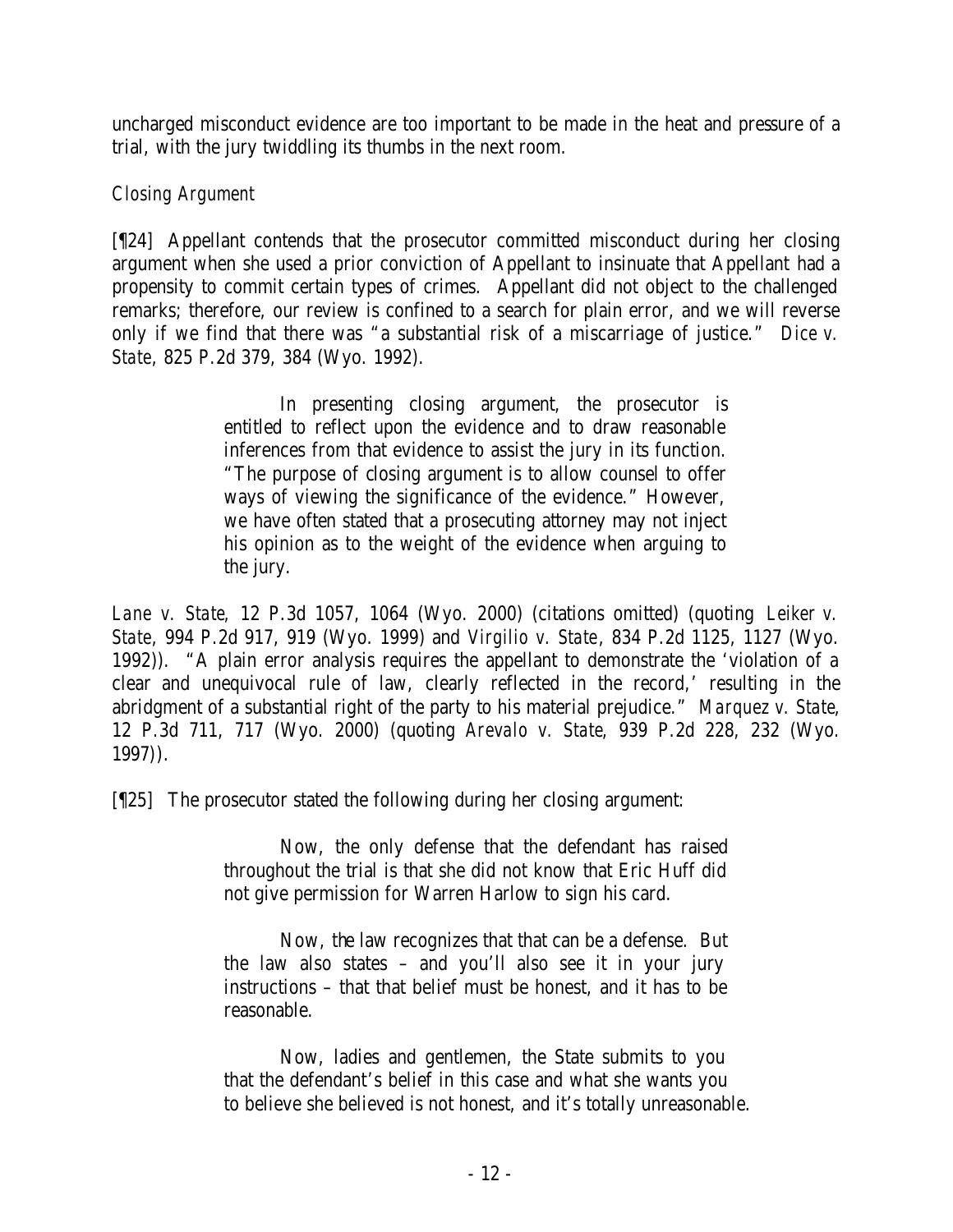Let's take a look, first, at who we're dealing with. This is not an 18-year-old kid that's got their first job in a convenience store. This is a 36-year-old woman who's a three-time convicted felon. She's also not only been convicted of possession with intent to deliver, not only convicted of escape, she's been convicted of forgery, a very similar crime to what she's being charged with now, forgery and credit card fraud.

Appellant insists that the prosecutor was discussing Appellant's character by using the prior forgery conviction to imply that Appellant was someone whose nature predisposed her to commit such crimes. Appellant contends that the improper argument by the prosecutor resulted in substantial prejudice to Appellant and denied Appellant a fair trial. Appellant finds prejudice by drawing a parallel between the prosecutor's improper character argument and the prohibitions found in W.R.E. 404(b). The State counters that the prosecutor's argument was not improper but was a comment on the evidence produced at trial using legitimate inferences available from that evidence.

[¶26] We conclude that Appellant has failed to carry her burden of demonstrating plain error. Specifically, Appellant has not shown a violation of a clear and unequivocal rule of law. Rule 404(b) prohibits the use of prior bad acts or convictions as evidence that the defendant acted in conformity therewith in the particular circumstances constituting the current charges. However, there are well-recognized and legitimate purposes for which the evidence may be used. In this case, as suggested by the State, the prosecutor's argument could be taken as an attack on the reasonableness of Appellant's claims that she was honestly mistaken as to Harlow's authority to use Eric Huff's credit card. In other words, the prosecutor was suggesting that Appellant was an experienced convenience store clerk who was well aware of the procedures and the use of credit cards. Appellant's prior conviction for forgery belies her claims of naivety regarding Harlow's actions. Such an argument by the State would have been legitimate given the evidence presented and Appellant's defense to the charge. Appellant could have corrected any misperception based upon the prosecutor's argument by requesting an appropriate limiting instruction. Appellant did not, and on appeal it is her burden to show the violation of a clear and unequivocal rule of law. Appellant has failed to do so and, accordingly, we do not find plain error.

## *Sufficiency of the Evidence*

[¶27] In her final claim of error, Appellant questions the sufficiency of the evidence to support her forgery conviction. Appellant was convicted of violating Wyo. Stat. Ann. §§ 6-3-602(a)(ii) and (b) (LexisNexis 2001):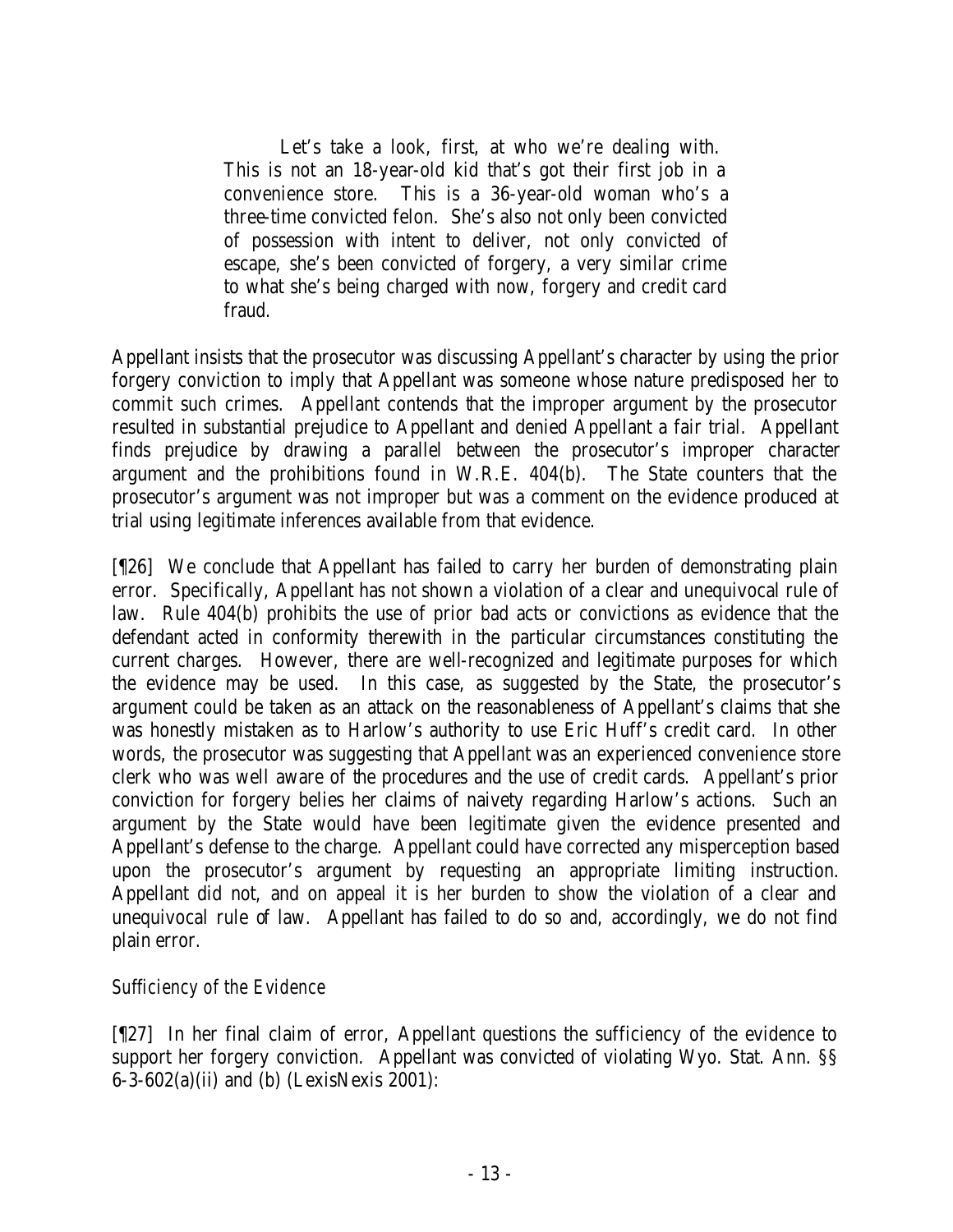(a) A person is guilty of forgery if, with intent to defraud he:

. . . . (ii) Makes, completes, executes, authenticates, issues or transfers any writing so that it purports to be the act of another who did not authorize that act, or to have been executed at a time or place or in a numbered sequence other than was in fact the case, or to be a copy of an original when no such original existed; or

(b) Except as provided in subsection (c) of this section, forgery is a felony punishable by imprisonment for not more than ten (10) years, a fine of not more than ten thousand dollars (\$10,000.00), or both.

. . . .

Appellant's challenge invokes the definition of "writing," which means "printing or any other method of recording information, money, coins, tokens, stamps, seals, credit cards, badges, trademarks, and other symbols of value, right, privilege or identification." Wyo. Stat. Ann. § 6-3-601 (LexisNexis 2001).

[¶28] The evidence at trial indicated that Appellant manually entered the credit card numbers into the machine since Harlow did not possess the actual card. After the receipt was printed, Appellant would give it to Harlow so he could sign Eric Huff's name. Appellant claims her actions did not constitute "uttering" a forged writing largely because her actions – manually entering the credit card numbers – did not purport to be the act of another. She also argues that the credit card receipt did not become forged under the statute until Harlow had signed it. Thus, the simple act of keying in the credit card numbers cannot support a forgery conviction because the action was taken before any forgery existed.

[¶29] Our standard for reviewing sufficiency of the evidence claims is well established:

When reviewing a claim of insufficient evidence, we assume that the evidence favoring the prevailing party is true, disregard the evidence favoring the unsuccessful party, and give the prevailing party the benefit of every favorable inference that we may reasonably draw from the evidence.

*Lucero v. State*, 14 P.3d 920, 924 (Wyo. 2000) (citing *Wentworth v. State*, 975 P.2d 22, 25 (Wyo. 1999) (quoting *Willis v. Willis*, 48 Wyo. 403, 49 P.2d 670, 678 (1935)). Resolution of Appellant's claim requires us to invoke our rules of statutory interpretation:

> When we analyze statutes, we endeavor to interpret them in accordance with the legislature's intent. *Fall v. State*, 963 P.2d 981, 983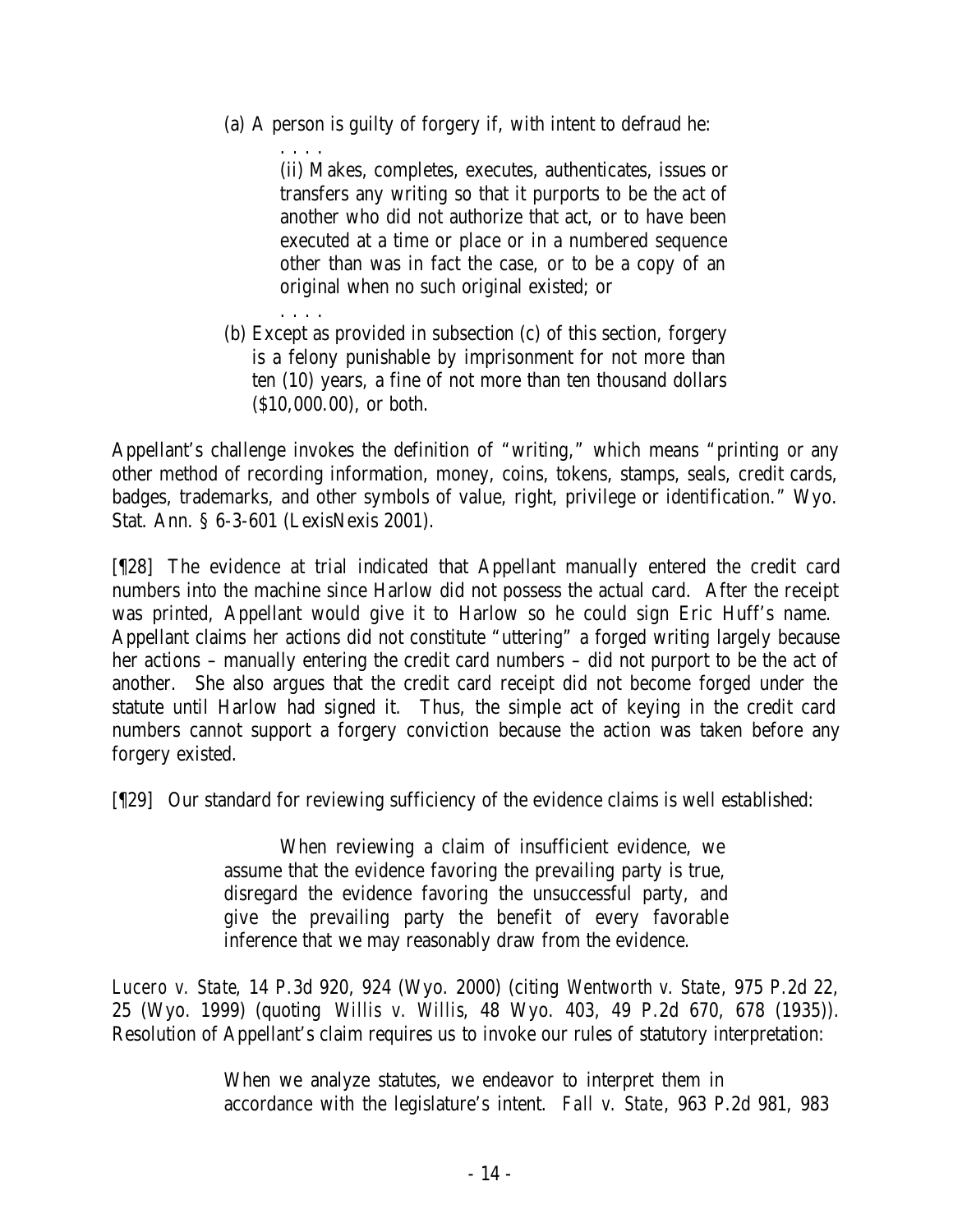(Wyo. 1998). We begin by making an "'inquiry respecting the ordinary and obvious meaning of the words employed according to their arrangement and connection.'" *Parker Land and Cattle Company v. Wyoming Game and Fish Commission*, 845 P.2d 1040, 1042 (Wyo. 1993) (quoting *Rasmussen v. Baker*, 7 Wyo. 117, 133, 50 P. 819, 823 (1897)). We construe the statute as a whole, giving effect to every word, clause, and sentence, and we construe together all parts of the statute *in pari materia* so that no part will be inoperative or superfluous. *Fall*, 963 P.2d at 983.

*Capshaw v. State*, 10 P.3d 560, 564 (Wyo. 2000).

[¶30] We conclude that there was sufficient evidence to convict Appellant of forgery. The elements of forgery are: (1) the making, completing, executing, authenticating, issuing or transferring of a writing purporting to be the act of another who did not authorize the act; and (2) with the intent to defraud. As noted above, the statutes define "writing" as the printing or any other method of recording certain specified items or other symbols of value, right, privilege or identification. Under the plain language of the statute, Appellant's actions clearly constitute a forgery. Appellant entered the credit card numbers into a machine that printed out a receipt of a financial transaction. This receipt purported to be a recording of a sale of goods to Eric Huff. The record conclusively demonstrated that Eric Huff had not given his permission for this transaction and that Appellant was aware of that fact. The word "make" is defined, in its ordinary sense as "to cause to exist  $\ldots$  to form, fashion, or produce." Black's Law Dictionary 955 ( $6<sup>th</sup>$  ed. 1990). By entering the credit card numbers into the machine and printing a receipt, Appellant caused a document to exist that purported to be the act of another person who did not authorize its creation. The fact that Harlow is the one who signed the receipt does not alter the fact that it was Appellant who created the false document and thereby committed forgery.

[¶31] Appellant also claims that there is insufficient evidence to sustain her forgery conviction because the Amended Information did not identify the specific transaction constituting the basis of the charge. Originally, Appellant was charged with two counts of forgery. Harlow had made fifteen transactions on Eric Huff's credit card: four at one convenience store at which Appellant worked, and eleven at the other. After the presentation of evidence, the district court granted Appellant's motion for a judgment of acquittal on one of the forgery counts but allowed the other counts to go to the jury. The district court instructed the jury that it should determine whether Appellant committed a forgery between the dates of April 15 and May 2, 1998. This time frame encapsulated all of the transactions between Harlow and Appellant. After the jury returned a guilty verdict, Appellant renewed her motion for a judgment of acquittal raising the same argument she presents before us. In its decision letter, the district court responded: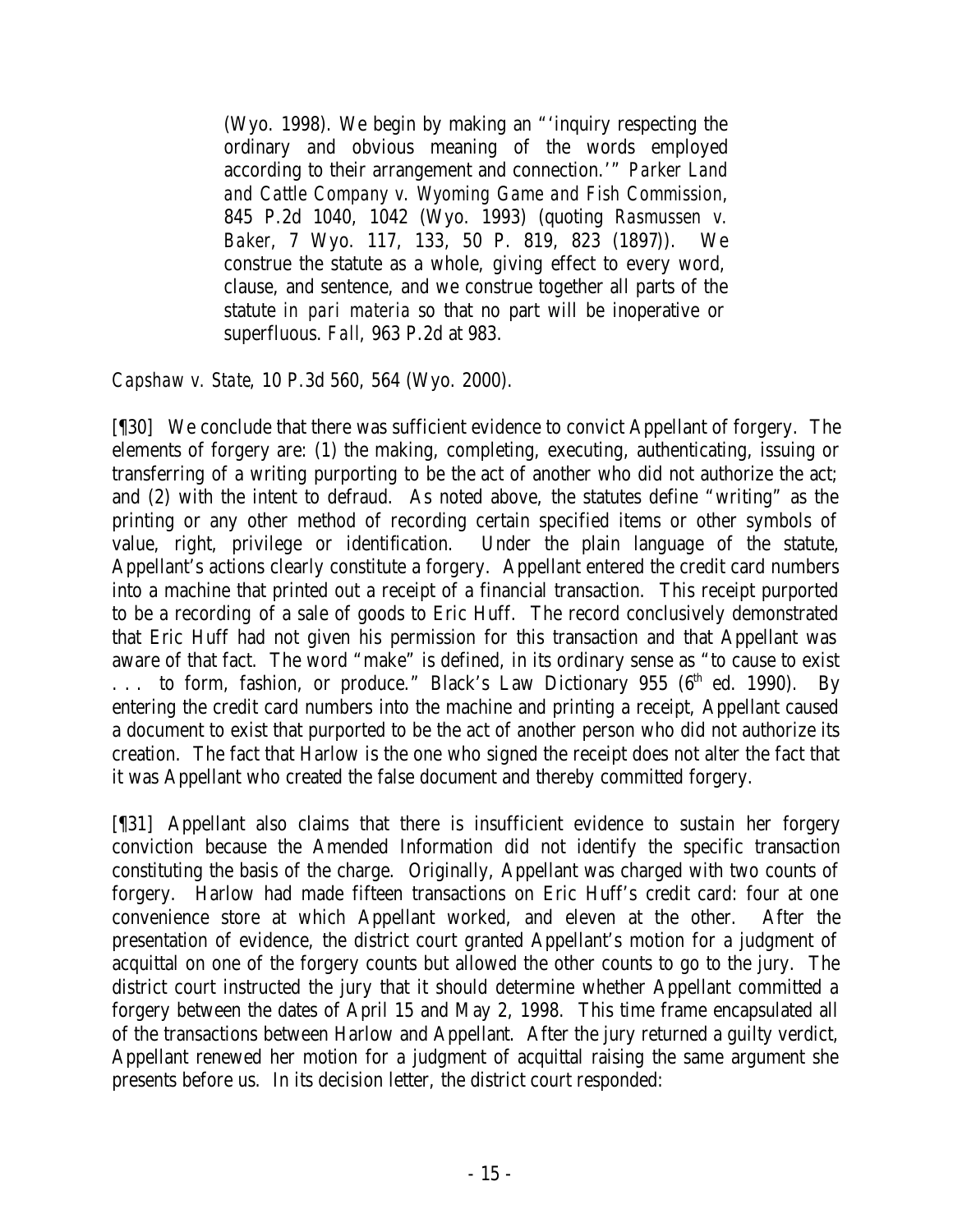As noted during the trial proceedings, it appears that the method of charging the multiple counts in the Amended Information in this case was problematic. The difficulties and concerns noted by this judge contributed to the granting of a judgment of acquittal on Counts II, IV, and V of the Amended Information. In granting the judgment of acquittal on those three counts, the Court closely reviewed the requirements of Rule 3 of the Wyoming Rules of Criminal Procedure, and the requirements that (a) the information state the essential elements of the alleged crime, and (b) be sufficiently definite so that the defendant can prepare his or her defense and grant protection from further prosecution for the same offense (double jeopardy). *Cheatham v. State*, 719 P.2d 612, 617 (Wyo. 1986).

Based upon the situation presented with respect to the charge of forgery contained in Count I in this case, it would not appear that the above analysis provides a basis for the granting of a judgment of acquittal as to that charge. While it surely may have been preferable for Count I to set forth a precise date and identity of the alleged forged writing or writings, it cannot be said that the remaining forgery charge fails to comply with the requirements of Rule 3 of the Wyoming Rules [of] Criminal Procedure. Further, it cannot be said that Count I of the Amended Information, after the dismissal of Count II, fails to sufficiently appraise the defendant of the charge for the purposes of preparing her defense, or fails to protect the defendant against another prosecution for the same offense, as such criteria has been developed by the Supreme Court of the United States in *Russell v. United States*, 369 U.S. 749, 82 S.Ct. 1038, 8 L.Ed.2d 240 (1962), and its prodigy [*sic*]. Therefore, the Court must deny the defense's Motion for Judgment of Acquittal on Count I of the Amended Information in this case.

Appellant makes no suggestion that the forgery charge does not comply with the requirements of W.R.Cr.P.  $3.3$  Furthermore, all of the transactions involved Appellant

<sup>&</sup>lt;sup>3</sup> W.R.Cr.P. 3 was amended effective September 1, 2001. This case was decided under the prior version of the Rule but the amendment has no material affect on this matter. Rule 3 provided, in relevant part:

<sup>(</sup>a) *In general*. – Prosecution of all offenses shall be by indictment, information or by citation when a citation is authorized by law and shall be carried on in the name and by the authority of the State of Wyoming, and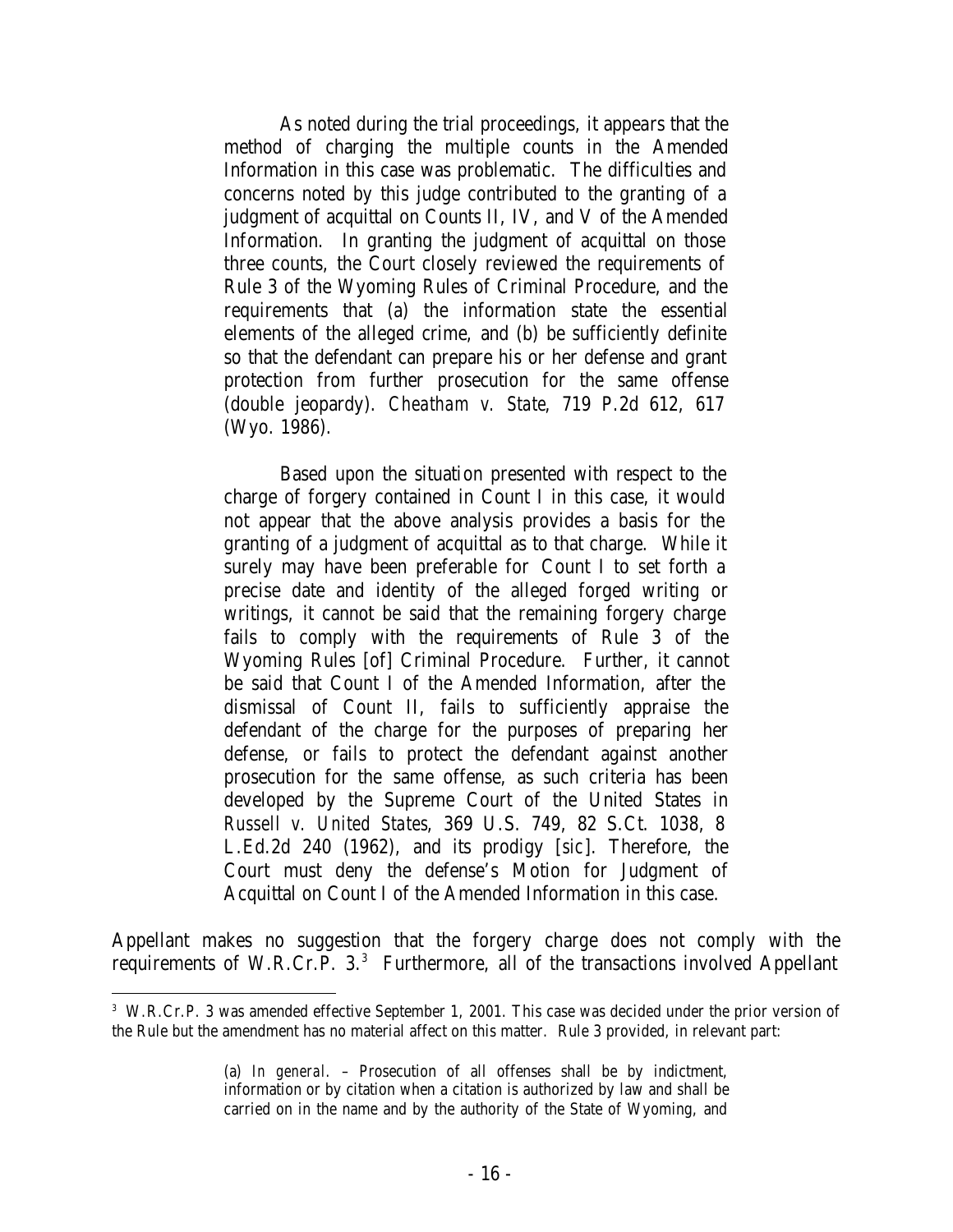entering the credit card numbers manually into the machine and printing out a receipt for the transactions. Every one of those actions would support a forgery conviction, and Appellant makes no argument to the contrary. Theoretically, the State could have charged Appellant with fifteen counts of forgery. However, Appellant was convicted on one count that embraced all fifteen acts. Appellant cites no authority to the effect that this was improper. Furthermore, Appellant does not contend that she was not aware of the basis of the charge against her or that Appellant's ability to defend herself was in any way compromised. As noted, there is sufficient evidence to support a forgery conviction on each act, and since each of those acts was contained within the charge that went to the jury, double jeopardy has attached to each one. Accordingly, we concur with the district court and affirm Appellant's conviction.

#### **CONCLUSION**

[¶32] Absent a district court order to the contrary, the State in this case was under no obligation to disclose to the defense any evidence under W.R.E. 404(b) that was not exculpatory. The district court heard the Appellant's W.R.E. 404(b) arguments at trial, and the Appellant was not prejudiced by the procedures utilized. In the future, however, the filing of a pretrial demand for notice of intent to introduce W.R.E. 404(b) evidence shall be treated as the filing of a timely objection to such evidence, for the purpose of applying the *Huddleston* test adopted in *Vigil.* As to the Appellant's other issues, there was sufficient evidence to support her conviction for forgery, and she failed to demonstrate

> all indictments, informations and citations shall conclude "against the peace and dignity of the State of Wyoming".

(b) *Nature and contents. –*

(1) Information. – The information shall be a plain, concise and definite written statement of the essential facts constituting the offense charged. It shall be signed by the attorney for the state. It need not contain a formal commencement, a formal conclusion or any other matter not necessary to such statement. Allegations made in one count may be incorporated by reference in another count. It may be alleged in a single count that the means by which the defendant committed the offense are unknown or that the defendant committed it by one or more specified means. The information shall state:

(A) The name of the court where it was filed;

(B) The names of the state and the defendant if the defendant is known, and, if not, then any names or description by which the defendant can be identified with reasonable certainty; and (C) For each count the official or customary citation of the statute, rule, regulation or other provision of law which the defendant is alleged therein to have violated.

W.R.Cr.P. 3(a)(1)(A)(B)(C) (LEXIS 2000).